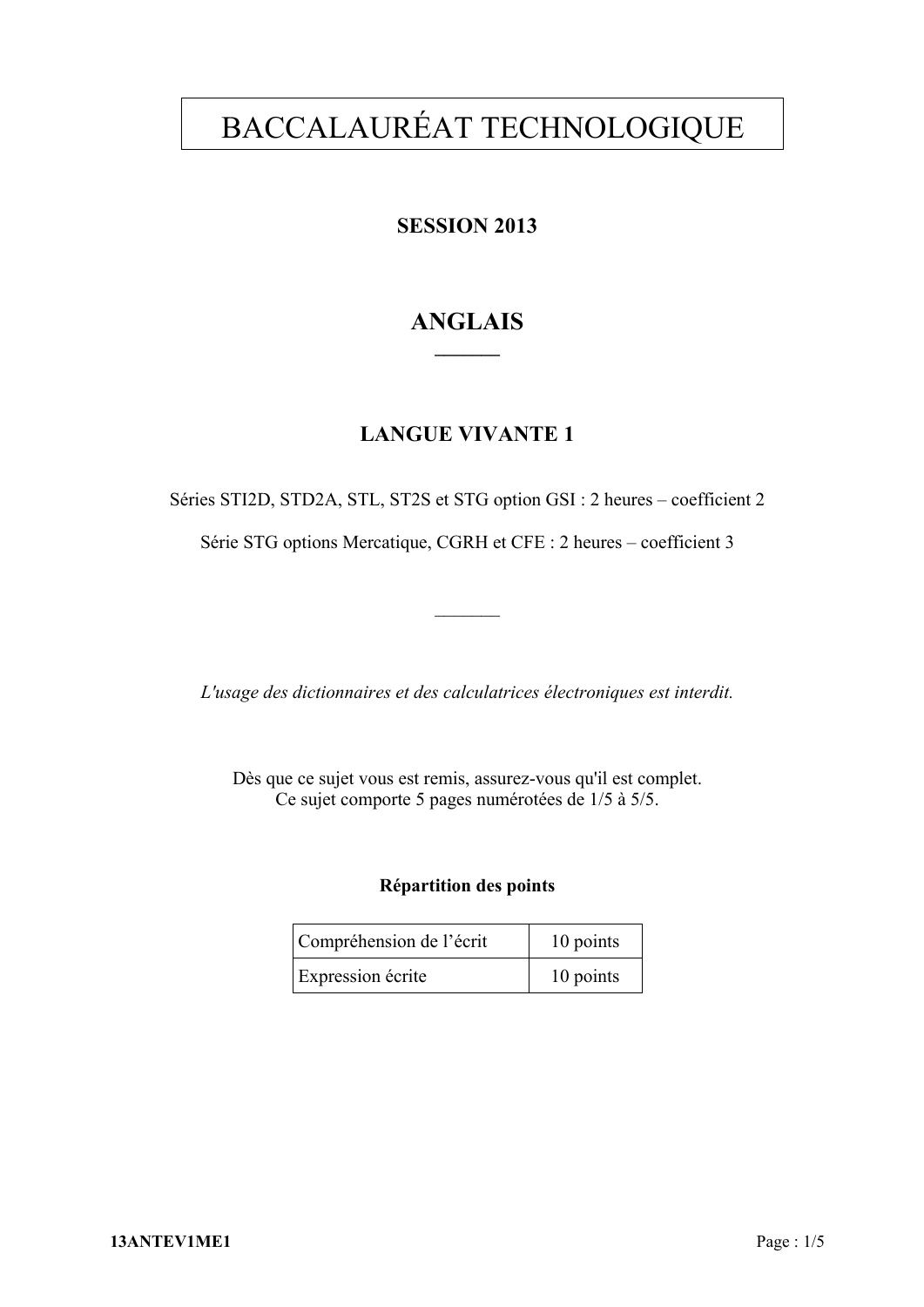#### **Document 1:** *Hannah Taylor*

Childhood experiences often shape the path one takes in life.

In Hannah Taylor's case, it was not what she experienced herself, but rather something she saw, that altered the course of her young life. At the age of 5, Hannah, for the first time, saw a homeless man eating out of a garbage can.

5 The sight caused her great sadness, so much so that for the next year she found herself increasingly worried about the plight of the homeless, and constantly asking her family questions about homelessness.

Seeing how emotionally affected Hannah was, her mother suggested she do something about it…. never imagining what this would lead to.

10 The next day Hannah asked her first grade teacher if she could speak to the class about what she had learned about homelessness, and how they might be able to help. In response, the class had an art sale and bake sale and gave all donations to a local homeless mission.

But that was just the tip of the iceberg. Soon after, at the age of 6, Hannah created the Ladybug Foundation, in hopes to help end homelessness. A Winnipeg, Canada native, she 15 began making 'ladybug jars' to collect change during Canada's "Make Change" month. It was

the first major fundraising campaign for her foundation.

Today at the age of 11, Hannah travels throughout Canada speaking on homelessness and spreading her message of hope. She has even spoken to the Prime Minister! So far, Hannah has helped raise over \$1 million for Canadian homeless charities.

20 Beyond fundraising, Hannah strives to restore a dignified humanity to the homeless population by educating the general public. She hopes that people will see them as members of their community, rather than as threats or as someone to avoid contact with or to ignore.

Yet despite all the work she does for her Ladybug Foundation, Hannah remains a normal kid and she still enjoys other endeavors, like spending time with her friends. She feels it is 25 important for others to realize that 'regular' people can make a difference in the lives of others.

> From *myhero.com* September 18, 2006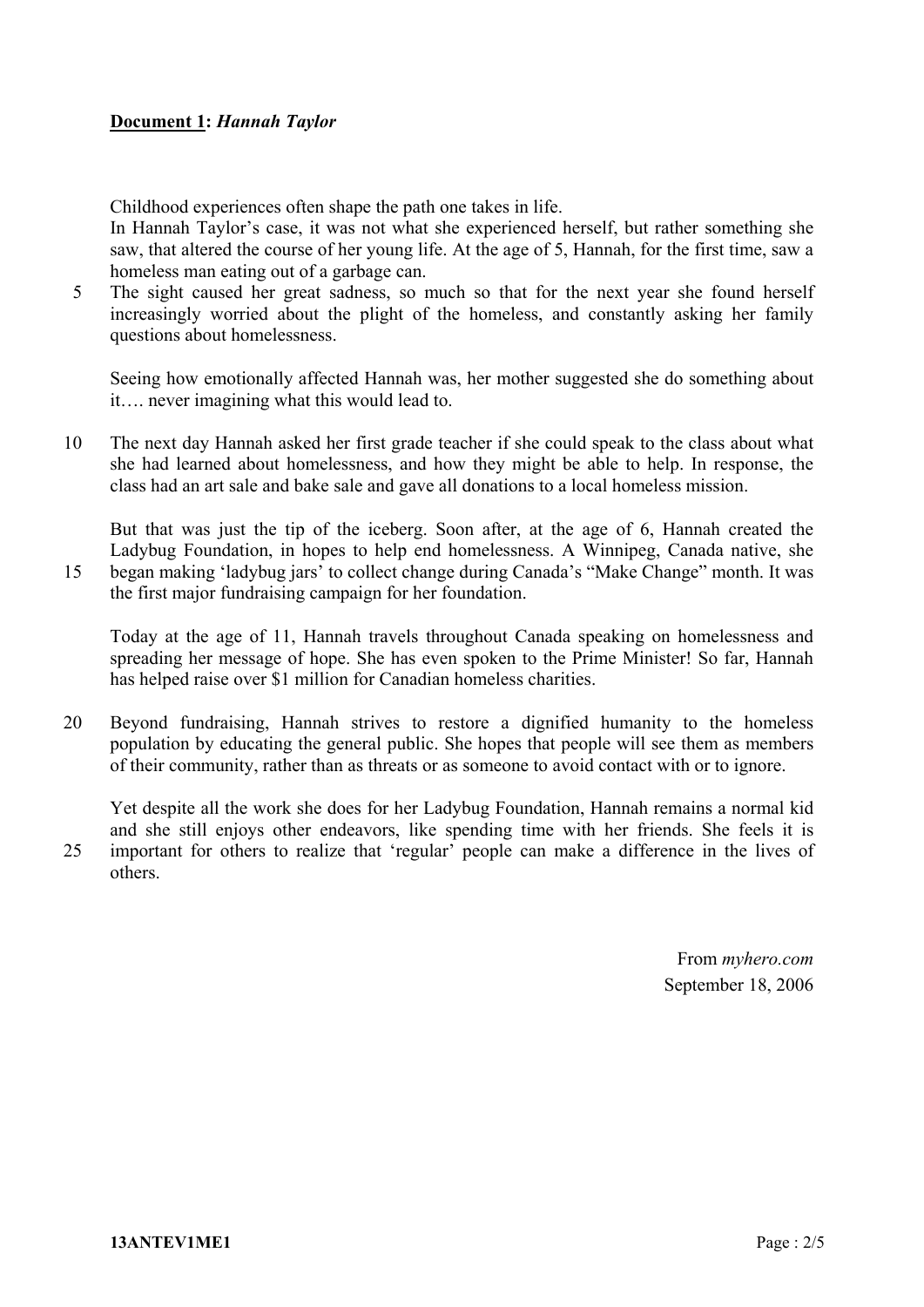#### **Document 2**: *Freedom*

Connie was a student at a small Catholic academy, St Catherine's, where the girls wore uniforms and were forbidden all jewelry except one ring ("simple, all metal"), one watch ("simple, no jewels"), and two earrings ("simple, all metal, half-inch maximum in size"). It happened that one of the popular ninth-grade girls at Joey's own school, Central High, had

- 5 come home from a family trip to New York City with a cheap watch, widely admired at lunch hour. In its chewable-looking yellow band a Canal Street vendor had thermo-embedded tiny candy-pink plastic letters spelling out a Pearl Jam lyric, 'DON'T CALL ME DAUGHTER', at the girl's request. Joey had immediately taken the initiative to research the price of a thermoembedding press. He'd invested four hundred dollars of his own savings in equipment, had
- 10 made Connie a sample plastic band ('READY FOR THE PUSH', it said) to flash at St. Catherine's, and then, employing Connie as a courier, had sold personalized watches to fully a quarter of her schoolmates, at thirty dollars each, before the nuns<sup>1</sup> amended the dress code to forbid watchbands with embedded text. Which, of course, struck Joey as an outrage.

"It's not an outrage," Walter told him<sup>2</sup>. "You were benefiting from an artificial restraint of 15 trade. I didn't notice you complaining about the rules when they were working in your favor."

"I made an investment. I took a risk."

 "You were exploiting a loophole, and they closed the loophole. Couldn't you see that coming?"

"Well, why didn't you warn me?"

20 "I did warn you."

"You just warned me I could lose money."

"Well, and you didn't even lose money. You just didn't make as much as you hoped."

"It's still money I should have had."

 "Joey, making money is not a *right*. You're selling junk those girls don't really need and 25 some of them probably can't even afford. That's why Connie's school has a dress code—to be fair to everybody."

"Right—everybody but *me*."

From *Freedom*, by Jonathan Franzen, 2010



#### **Bracelets with thermo-embedded letters**

<u>.</u>

<sup>1</sup> nuns : female members of a religious order

<sup>&</sup>lt;sup>2</sup> Walter is Joey's father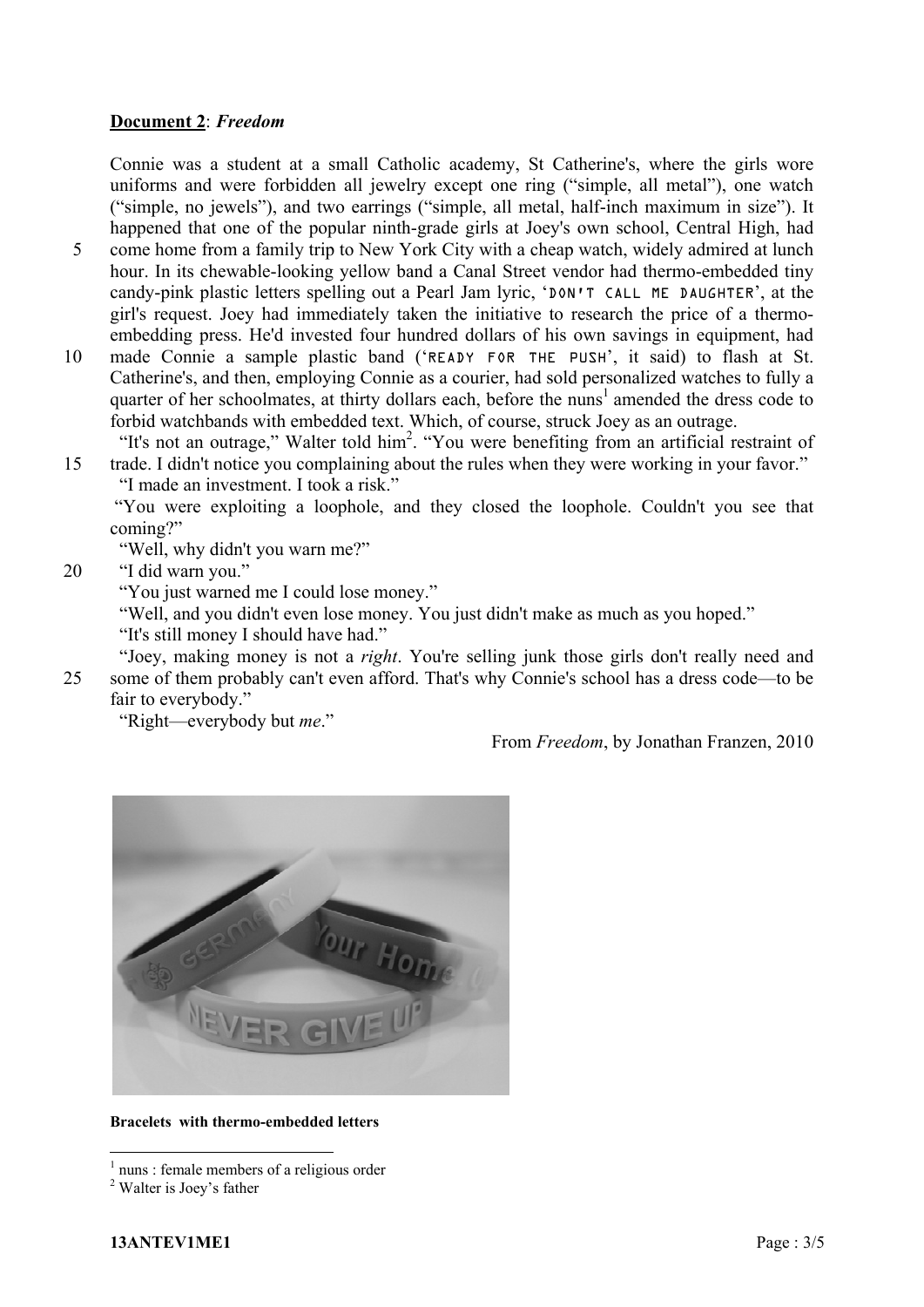#### **NOTE AUX CANDIDATS**

Les candidats traiteront le sujet sur la copie qui leur sera fournie et veilleront à :

- respecter l'ordre des questions et reporter les repères sur la copie (lettre et numéro). Exemple : **A ou C1** ;
- faire toujours précéder les citations du numéro de la ligne ;
- dans les phrases à compléter, les réécrire sur la copie en **soulignant** l'élément introduit.

#### **Travail à faire par le candidat**

#### **I. COMPREHENSION**

#### **Document 1:** *Hannah Taylor*

#### **A. Choose and write down the right answer.**

Hannah lives in *India / Canada / the USA / England*. She was *five / six / eleven / eighteen* years old when she realized that something had to be done for *her family / her classmates / homeless people.* 

#### **B. Write down the following sentences in chronological order.**

Hannah toured her country. / Hannah collected money. / Hannah talked to her schoolfriends. / Hannah was shocked. / Hannah set up an association.

#### **C. The following statements are TRUE. Justify by quoting the text.**

- 1) Hannah was not shy.
- 2) Hannah's schoolmates supported her.
- 3) Hannah wants to change people's opinions.
- 4) Hannah thinks everybody can do something.

#### **Document 2:** *Freedom*

#### **D. Write down the right answer and justify by quoting the text.**

Joey wanted to :

- 1- steal money.
- 2- earn money.
- 3- donate money.
- 4- print fake money.